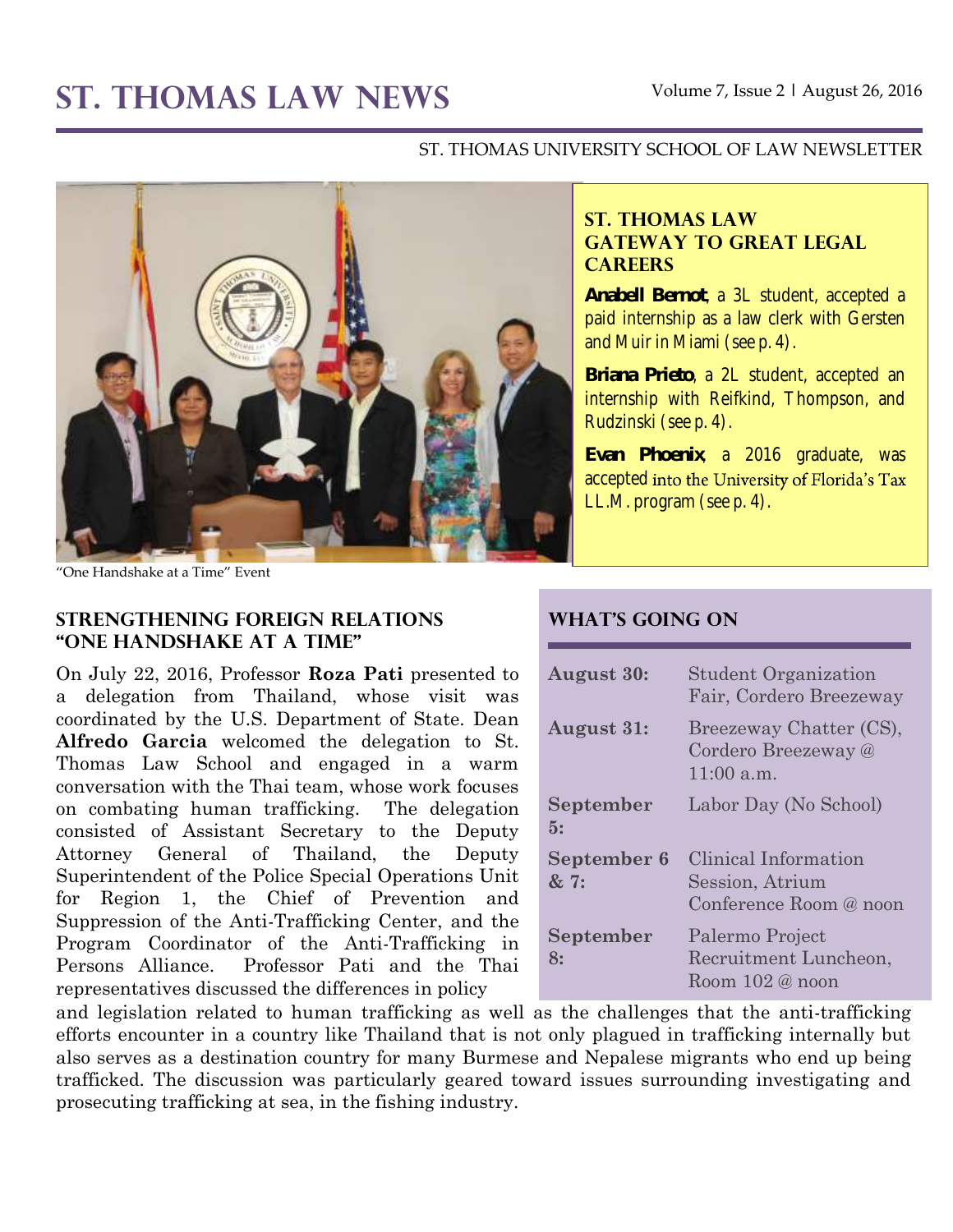## **Professionalism in Law School**

As has been pointed out to all law students since Orientation, the day you walked into law school was the day on which you began to embark on the road to becoming a professional: a lawyer. Your behavior in law school is subject to close scrutiny by the various state bars in deciding whether you meet the character and fitness requirements for admission to the bar. Certainly, admission to the bar can, and should, motivate "professional" behavior.

But maybe more important in the short term is that you should exercise the discretion and judgment of a "professional" with regard to your colleagues and professors, and the Law School and University administration. Here are some tips I hope you will keep in mind.

The law library is designed for study and research. For many students, the law library, by choice (or necessity), is the one place they should be able to find a peaceful, quiet environment to study. The lobby of the library is available for conversations, and students wishing to study in groups that require conversation should book study rooms or study in empty classrooms. If you want to socialize then take advantage of the breezeway. It is designed to give you an area conducive to socializing. The stairwell of the library and the areas adjacent to the elevator do not in any way buffer sound. In fact, those areas amplify sound. So, please be mindful that "your" conversation is not likely something other students, who are trying to study, care to hear. All students should appreciate and practice courtesy and respect for their colleagues studying in the library.

Classroom behavior and decorum is also a component of being a professional student. Students should arrive on time and prepared for class. It is inconsiderate to your colleagues and professors to arrive late, disrupt class, and then not be prepared when called upon. Studying the law is a dynamic process. It works best when the students and professor are prepared, knowledgeable, and engaged. Do your part to make the class experience meaningful and worthwhile for both you and your colleagues.

Please remember the limitations on smoking and food. Smoking is limited to the designated area, and food is not allowed in the classrooms or the law library.

One last bit of advice. We all encounter frustrations day to day in dealing with bureaucracies. The University and Law School both have a number of bureaucratic systems that (at times) may not function optimally for some particular student. If you encounter a problem, please remember to exercise a bit of discretion when dealing with the person who is addressing your problem. It may be a truism, but often he or she is just doing his or her job, and following procedure and policy he or she is required to follow.

We have tried to provide you with as much in-house assistance at the Law School as feasible. If you are unable to achieve a satisfactory result then bring the matter to John Hernandez, the Assistant Dean for Student Affairs. One of his primary roles is serving as your liaison in resolving problems.

# **New Academic Support Program Launched**

The St. Thomas Law Academic Support Program (ASP) has created a new and innovative approach to help students maximize academic success: the ASP Lab. The ASP Lab is a dedicated student learning-centered collaborative space available to all law students to help address students' academic needs. An ASP team member, including ASP Fellows, will be available to help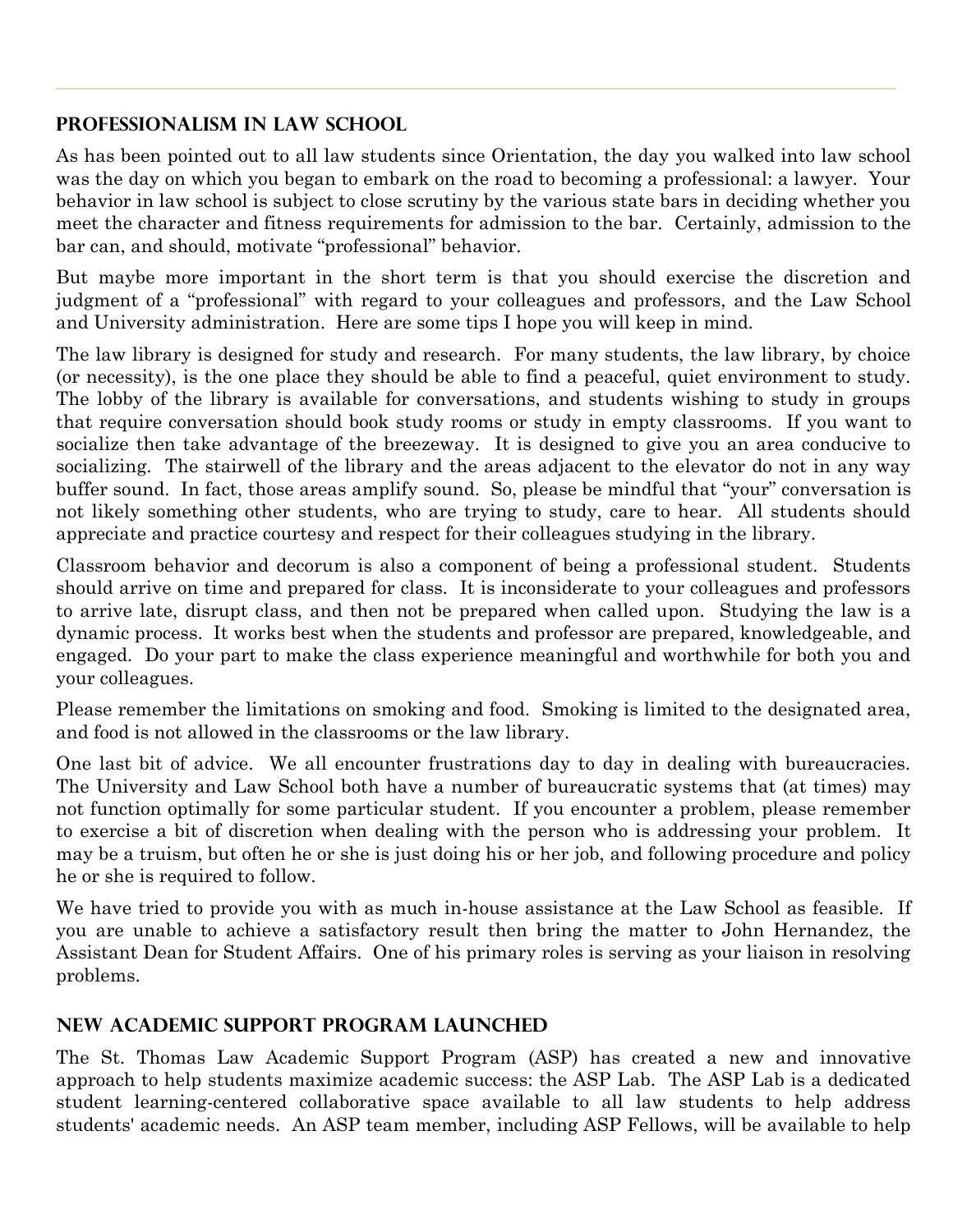students develop the skills they need to be successful. ASP Fellows are upper-level students who have displayed professionalism and academic success throughout law school. The program launched August 22, 2016, and continues throughout the academic year. The ASP Lab is located in the conference room next to Admissions. The Lab will have morning and afternoon time blocks available and will provide assistance to walk-ins; *no* appointments are necessary. All students, particularly 1L students, should take an opportunity early in the semester to drop by with their questions and concerns in preparation for classes, midterms, and final exams.

In addition to answering questions, the Academic Support Program will hold Legal Skills Training Sessions (LSTS) led by ASP team members to help students develop the skills necessary to become self-reliant, efficient, and successful in law school, the bar exam, and practice. LSTS will be scheduled Monday-Friday during the semester from August 29-November 5. A detailed schedule of each will be sent by email.

If anyone has any questions about program please contact Amar Patel at [apatel@stu.edu.](mailto:apatel@stu.edu)

## **ROIG Summer Law Clerks Attend Judge Paul C. Huck's Federal Observer Program**

The Federal Court Observer program invites more than 150 law students for an opportunity to observe how the concepts they are learning in law school are put into action by practicing attorneys.



U.S. District Judge Paul C. Huck of Miami invited the students, half summer associates with Miami area firms and half federal judicial

interns, to spend a day sitting in on hearings and interacting with judges and area lawyers. **Marlin Muller** 2L St. Thomas Law student was one of the students who participated in the program.

Pictured: Edgar Sanchez, Judge Paul C. Huck, Alexandra Giosfelli, and Marlin Muller.

# **International Moot Court New Member-Candidates**

Please join the International Moot Court Executive Board in welcoming the newest membercandidates: **Victor Bao**, **Micheal Bogumill**, **Lily Cuza**, **Denise Pichardo**, and **Julialeida Sainz.**

The International Moot Court Board would like to thank all who participated in the Summer tryouts.

## **Welcome the New Moot Court Board Members**

Please join the Moot Court Executive Board in congratulating the newest Members of the Moot Court Board: **Stephanie Ganges**, **Kevin Gardiner**, **Brandon Greene**, **Yamila Lorenzo**, **Shannon McGee**, **Patricia Peña**, **Natalia Pinzón Martinez**, **Darcy Ruiz**, **Greeny Valbuena**, and **Jessica Vega**.

## **St. Thomas Law Review Welcomes new Member-Candidates**

Please join the *St. Thomas Law Review* Executive Board in welcoming its newest membercandidates. The new member-candidates are **Michael Bogumill**, **Danielle Capitini**, **Heather**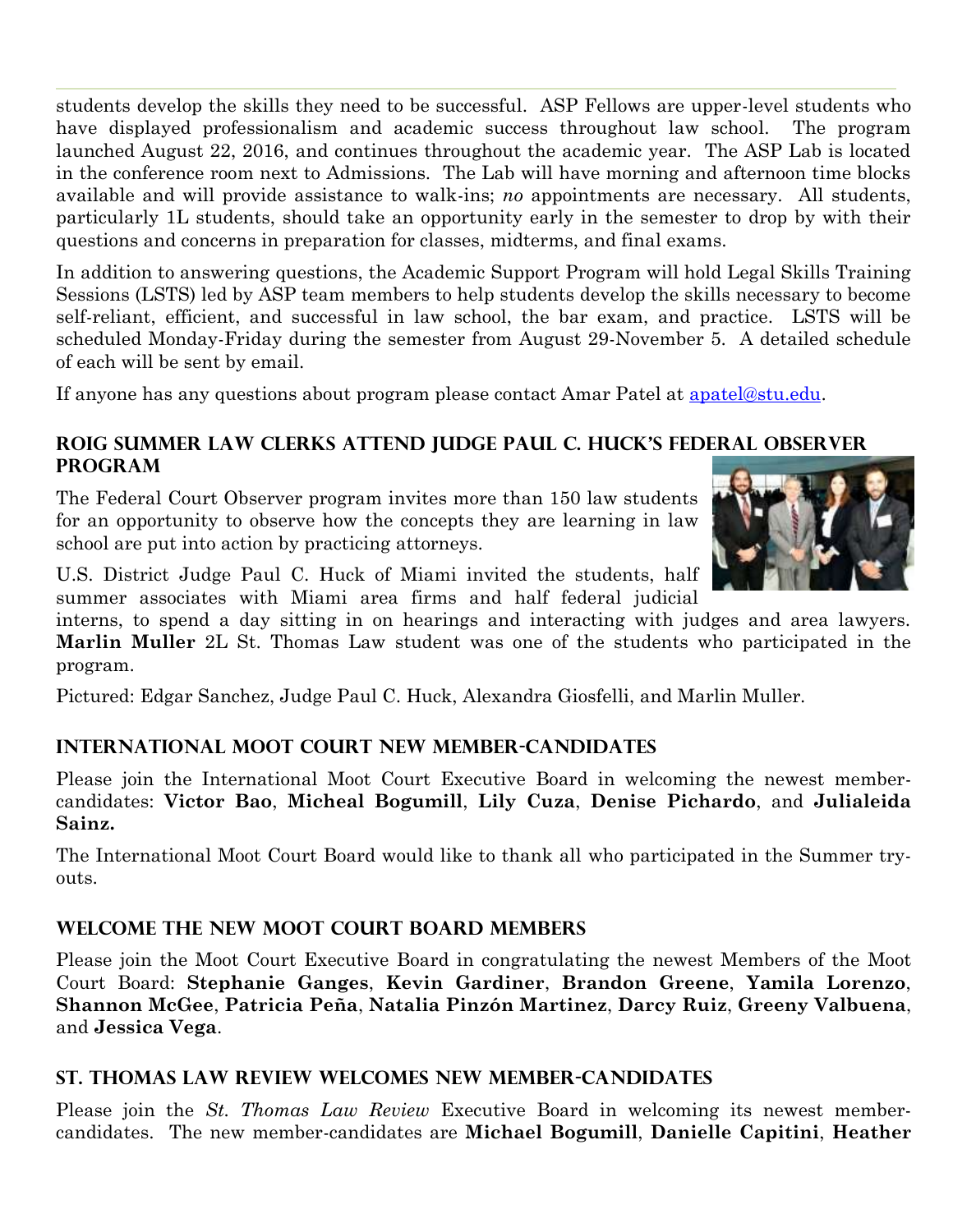**Carnegie**, **Agnieszka Chiapperini**, **Mireya Cuza-Abdala**, **Danielle DeMahy**, **Ansell Fernandez**, **Jean Fernandez-Brea**, **Victor Gabuardi**, **Luis Garcia**, **Rosie Gil**, **Daniel Grammes**, **Brandon Greene**, **Elizabeth Irazabal**, **Candice Izaquirre**, **Daniel Joseph**, **Johanne Larosiliere**, **Yamila Lorenzo**, **Cody Malosiecki**, **Idelys Martinez**, **Adriana Obeso**, **Ariel Peralta**, **Natasha Rivera**, **Jacqueline Rosado**, **Kemil Saab**, **Brian Saenz**, **Julialeida Sainz**, **Becky Saka**, **Frank Samitier**, **Amanda Spencer**, **Jessica Vega**, **Jennifer Weiss**, **Chanae Wood**, and **Curtis Wurster**.

## **The St. Thomas Journal of Complex Litigation welcomes new Member-Candidates**

The Editorial Board of the *St. Thomas Journal of Complex Litigation* is proud to announce its Fall 2016 Member-Candidates: **D'Bria Bradshaw**, **David Batista**, **Jessica Bracho**, **Garett Faulkender**, **Camilo Guzman**, **Gabriela Hidalgo, Carolina Perez**, **Eudinio Perez**, **Idamarie Torres**, and **Jesse Young**.

## **STUDENT ACHIEVEMENTS**

**Anabell Bernot**, a 3L student, accepted a paid internship as a law clerk with Gersten and Muir, in Miami. The firms focus on Corporate Formation, General Counsel, Contracts, and Civil Litigation law.

**Carmela Cavo**, a 3L student, during her internship with the Public Defender Office this summer presented the Opening Statement at a televised trial. The link to the recorded trial is listed below. <http://www.local10.com/news/trial-begins-for-man-charged-in-duck-feeding-fight>

**Briana Prieto**, a 2L student, accepted an internship with Reifkind, Thompson, and Rudzinski, P.L. RTRLAW is a Premier Civil Litigation Law Firm committed to providing outstanding representation and personalized legal services to each of its clients.

## **ALUMNI(AE) NEWS**

**Andrew Mercer**, a 2015 graduate, recently left his previous practice and joined the Acle Law Firm in Miami. The Acle Law Firm focuses exclusively on assisting Florida policyholders in their first and third party property disputes against insurance companies. The cases have ranged in size and complexity from residential fire damage to numerous multimillion dollar losses suffered in the wake of South Florida's most destructive hurricanes.

**William Roe**, a 2010 graduate, recently joined at Cooney, Trybus Kwavnic Peets in Ft. Lauderdale, Florida. The firm handles automobile negligence, trucking law, products liability, premises liability, professional liability, including medical and legal malpractice, drug and medical device defects and pharmaceutical negligence, class action-mass tort defense, commercial litigation, appellate practice, insurance coverage, and bad faith.

**Ivan Izquierdo**, a 2015 graduate, left his prior practice and accepted an Associate position at Lipcon, Margulies, Alsina & Winkleman, P.A., in Miami, Florida. Lipcon, Margulies, Alsina & Winkleman, P.A., represents passengers and crew injured on ships in Maritime claims worldwide.

**Evan Phoenix**, a 2016 graduate, was accepted into the University of Florida's Tax LL.M. program.